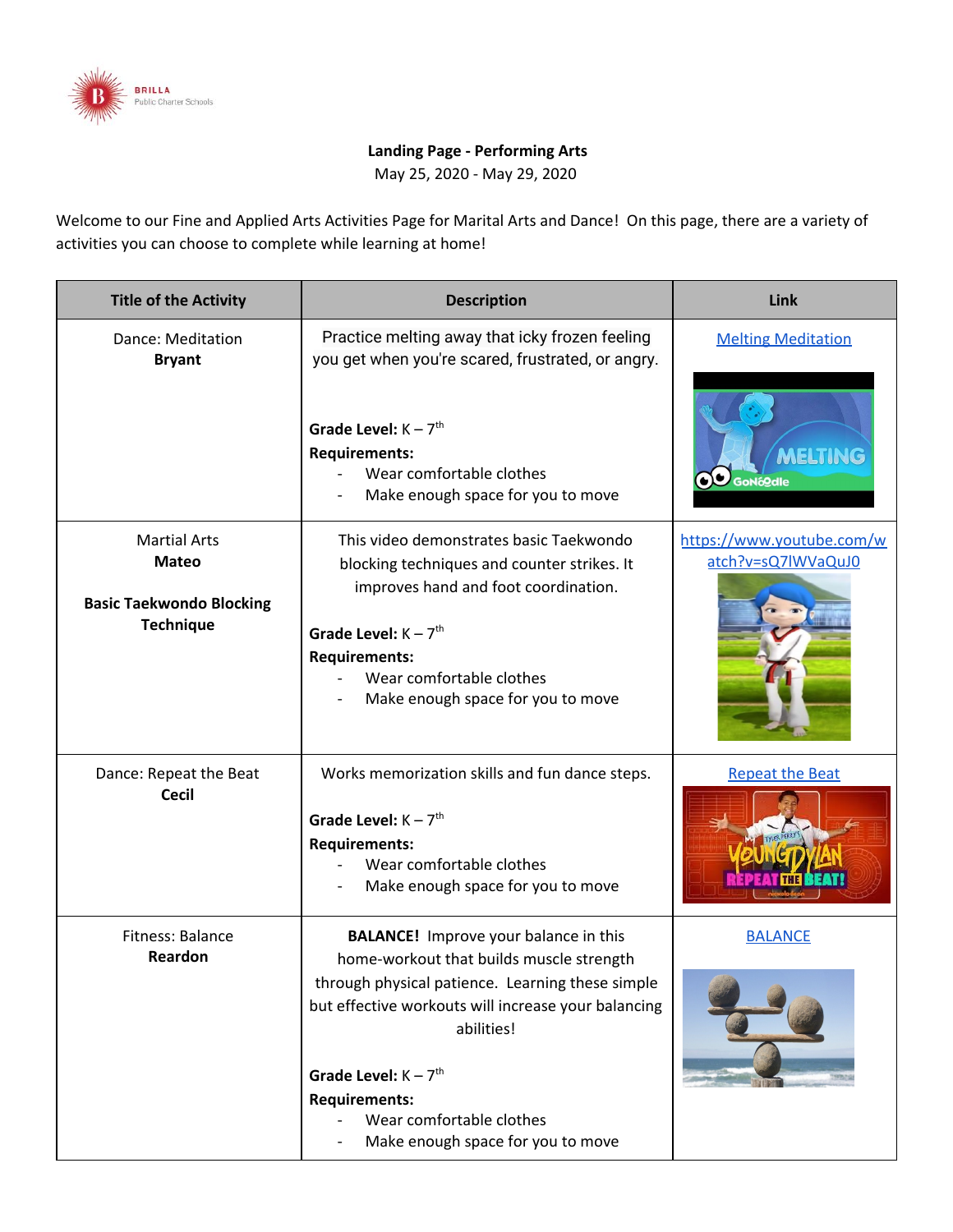

| Performing Arts<br>D'Alessio<br>Learn the "Old Town Road"<br>Choreography! | Here's a Dance challenge to learn the "Old Town<br>Road Choreography! Feel free to pause the video<br>to help you learn the steps. As all dancers<br>say" repeat, repeat, repeat until you know the<br>steps so well you don't even think about it!"<br>Grade Level: $K - 7th$<br><b>Requirements:</b><br>Wear comfortable clothes<br>Always stretch before activity<br>Make enough space for you to move                                              | <b>Old Town Road</b><br>Choreography                   |
|----------------------------------------------------------------------------|--------------------------------------------------------------------------------------------------------------------------------------------------------------------------------------------------------------------------------------------------------------------------------------------------------------------------------------------------------------------------------------------------------------------------------------------------------|--------------------------------------------------------|
| Dance<br><b>Starace</b><br>"Dance makes me feel                            | Play your favorite song! Dance along to the music<br>and ask yourself three questions:<br>1. How am I feeling today?<br>2. What space can I move in?<br>3. Think of one word that this activity is making<br>you feel, write that word down and try more<br>movement!<br>Let your favorite song move your body for you!<br>Grade Level: $K - 7$ <sup>th</sup><br><b>Requirements:</b><br>Wear comfortable clothes<br>Make enough space for you to move |                                                        |
| Fitness<br><b>Mitcham</b><br>Home-Bowling!                                 | Small, empty water bottles and a rubber ball are<br>all you need to transform the family room into a<br>bowling alley. Six bottles should be enough for<br>bowling pins; if the bottles fall over too easily, fill<br>them up with a little water for some extra weight.<br>Grade Level: $K - 7th$<br><b>Requirements:</b><br>Wear comfortable clothes<br>Make enough space for you to move                                                            | Bowl-O-Rama!!                                          |
| Dance: Workout<br><b>Bryant</b>                                            | It's time once again kids to enter the<br>SPIDER-VERSE!! This time Miles needs your help<br>to fight crime on the streets of New York City.<br>Grade Level: $K - 7th$<br><b>Requirements:</b><br>Wear comfortable clothes<br>Make enough space for you to move                                                                                                                                                                                         | <b>Spider-Verse Workout</b><br>#GETKIDSMOVING You Tube |